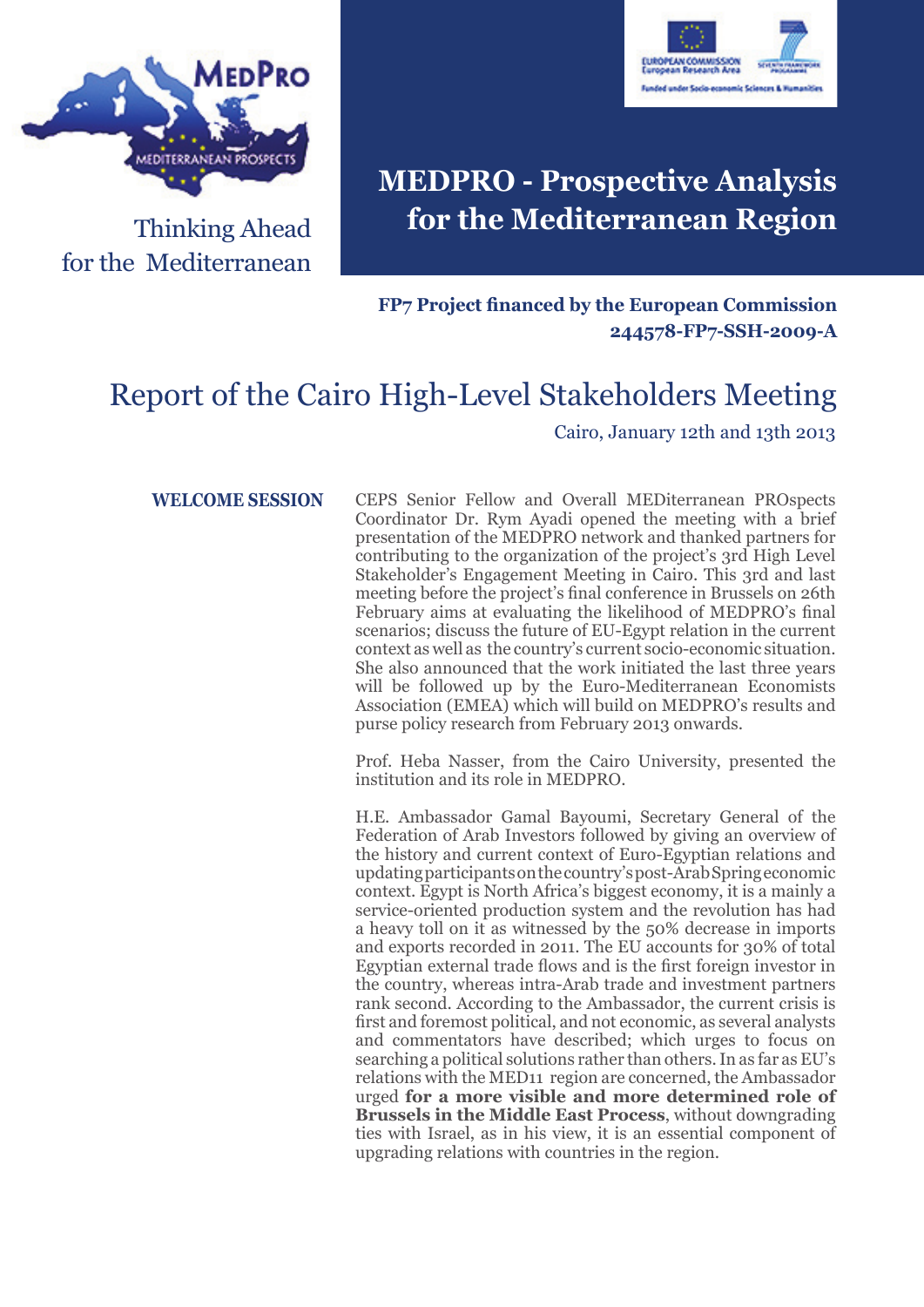

**SESSION 1: MEDPRO Framework and Alternative Scenarios**

## **Thinking Ahead for the Mediterranean**

Dr. Carlo Sessa (Istituto di Studi per l'Integrazione dei Sistemi, ISIS, Italy) presented MEDPRO's qualitative scenario framework and recalled the key underlying assumption: that the future accumulation of wealth and the road towards patterns of sustainable development would be only possible through cooperation with the EU. As a result, besides a business as usual scenario (BAU), the Sessa framework envisaged 3 other possible scenarios:

1. Under a Threats scenario, MED11 countries fail to anchor in sustainable patterns of development, current conflicts in North Africa and the Middle East spread, resulting into a halt of Euro-Mediterranean cooperation. Trade levels decrease due to increased barriers, and economic development is significantly slowed due to infrastructure dilapidation, with GDP growth decreasing by 8.7% compared to actual values.

2. The Union scenario posits MED11 countries will join a model such as the European Economic Area (EEA) and fully implement the European "acquis", hence creating a powerful Euro-Mediterranean region with an important influence on the world stage. Governance is significantly enhanced, countries are commercially integrated with themselves and the rest of the world, infrastructure is upgraded, total factor productivity increases and drives economic performance in an upward trend. As a result GDP increases by 4% compared to the reference scenario.

3. Under the Alliance scenario, MED11 countries meet the challenge of sustainable development, and conclude agreements with the in restricted areas such as trade, education, research etc.

These visions of the future should not be seen as rigid, since the future Euro-Mediterranean relations will be influenced by a number of country specific and contextual factors, resulting in deviations from these stylized storylines.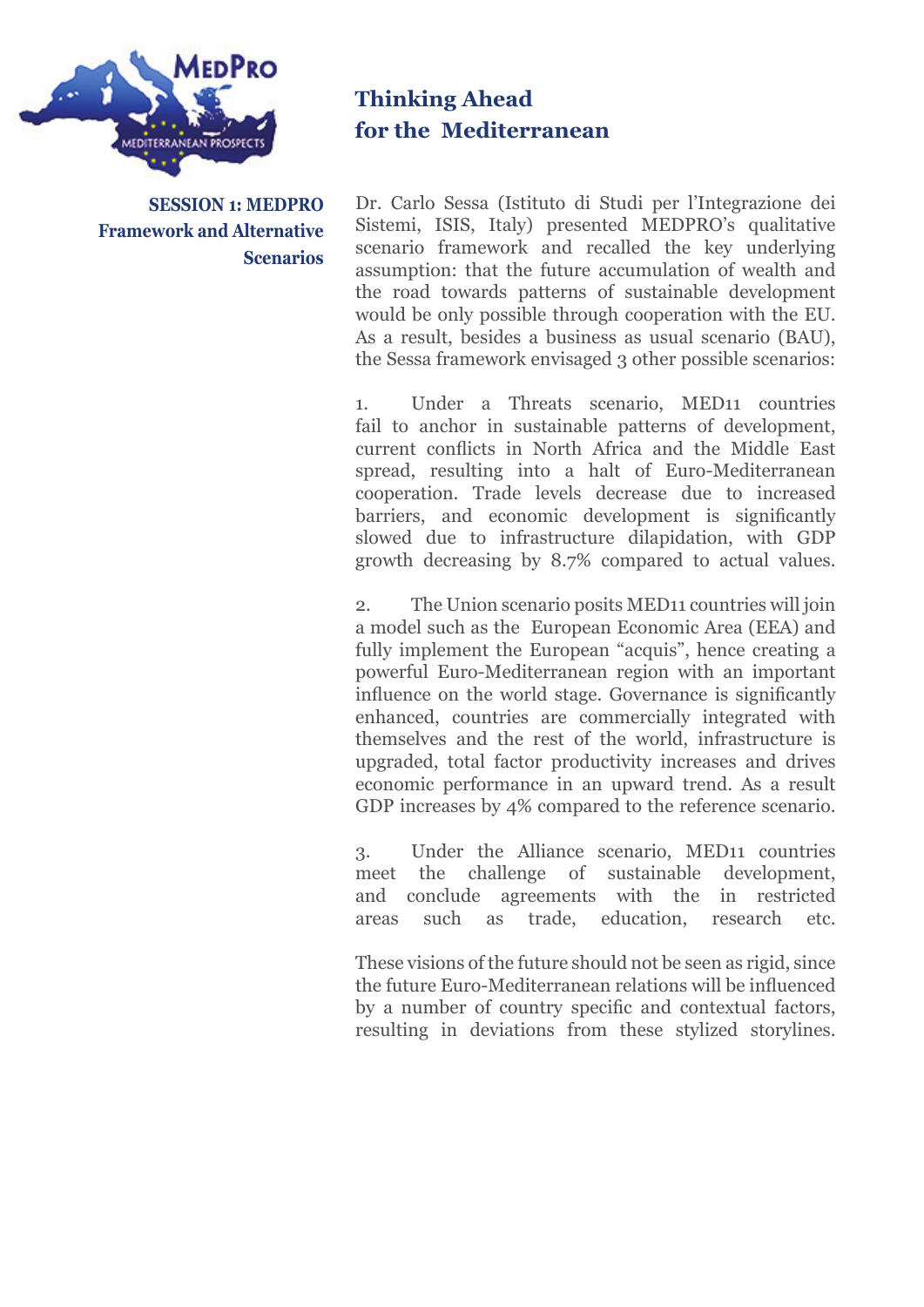

**SESSION 2: Analyzing the transition: Political developments in Egypt in the Post-Arab Spring** **Thinking Ahead for the Mediterranean**

Roberto Aliboni, (Istituto Affari Internazionali, IAI, Italy), gave an analysis of the current political situation in Egypt. The country undergoes serious crises since November and December 2012 sparked by President Mursi's controversial decision to hold the Constitutional Referendum. This resulted in a fault line between proponents of the Muslim Brotherhood who support the current Constitution and their opponents. In a wider perspective, Egypt's political transition is problematic for 5 reasons:

1. The transition has been initiated by the wrong side, since it is the military that came with a roadmap under which elections would take place before rewriting the country's constitution.

2. There exists a systematic opposition between Islamists and other strands of society. In this regard, Egypt's situation is similar to Tunisia where Islamists and non Islamists cooperated to violently oppose afterwards. As a result, it is difficult to conciliate these two systems in one constitution.

3. There is currently confusion between majority and democracy in Egypt which if not resolved, risks leading to the "tyranny of the majority". In this regard, President Mursi made a political mistake, as he failed to reach a re-assuring level of understanding and dialogue with the opposition.

4. Partly as a result, the propensity<br>for dialogue is low in both sides for dialogue is low in both sides

5. The current draft of the Constitution witness confusion between legislation and constitution, since many legislative issues are dealt with in the Constitution. All these elements plunge the country's future into uncertainty and call on Egyptians to understand the crucial need for dialogue; while external partners need to understand that excessive pessimism on Egypt's future is harmful.

Prof. Ali E. Hillal Dessouki (Cairo University, Egypt) widely agreed on the points raised by Mr. Aliboni and underlined that revolutions do not offer any guarantees on the fact that toppling a dictator leads automatically to the establishment of a democratic system. His analysis of the current political situation in Egypt points to a deep fragmentation of the transition process between and within actors. First, there is a dividing line between old and young Egyptians. While two 3rds of the country's population is under 35 years old and the revolution has been spearheaded by youth, rulers remain old.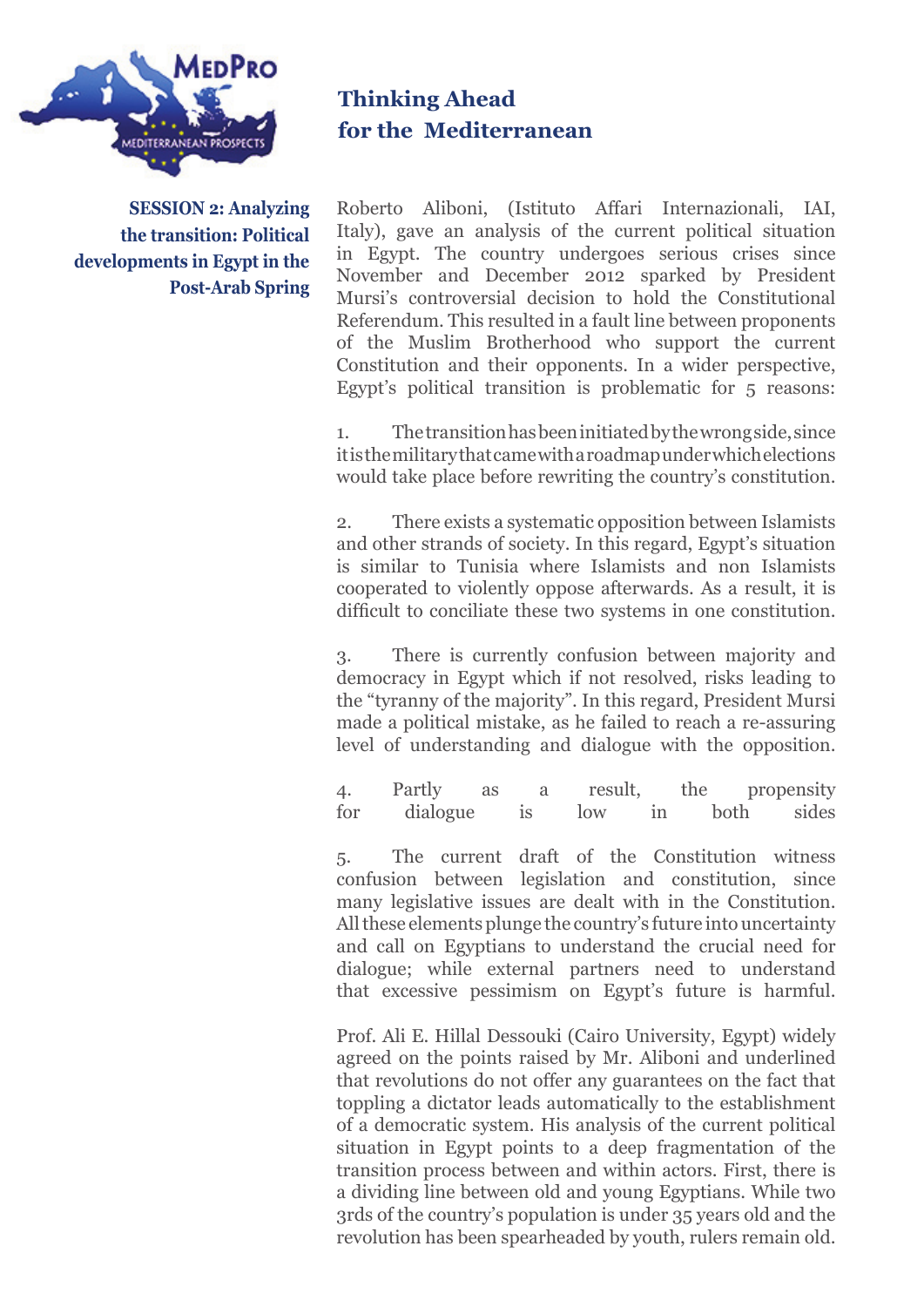

These two actors have different strategies, as the youth continues to agitate the country and the old push for its demobilization. Despite their force in overthrowing the previous regime, youth failed to realize the importance of other groups, chiefly Islamists. Second, there is a strong religious/secular divide, deeply rooted in Egyptian society. While none of the two movements form a coherent group in the country, Islamists are better organized than secular groups, thus having a wider influence on Egypt's institutions. The long standing social divides are even more palpable than before, and despite talks about fighting corruption and creating social justice, there has not been yet a decisive move from the previous regime's policies and there's no indication as on how these challenges will be tackled by the current government. Furthermore, a growing gender divide can be witnessed in the country; where the status of women is less appreciated today that 30 years ago and is no commitment from the government to ensure gender equality in the current constitution. In addition to these cleavages, there is a widespread perception among Egyptians that the elites of the country are dealing with issues that are not common to all Egyptians; and, the Christian/Muslim divide is wider than before, as Copts feel increasingly insecure and marginalized in the current political context. All these features illustrate both the absence and the urgent need to restore dialogue in the country. However, what is encouraging is that up until now, Egyptians have dealt with these situations peacefully; and, despite the current blockades, the revolution brought fear to an end, making a reversal to authoritarianism less likely.

Dr. Amr Choubaki (Al Ahram Center for Political and Strategic Studies, ACPSS, Egypt) closed the session by providing an additional analysis of the developments in post Arab Spring Egypt. According to him, 3 points characterize Egypt today:

1- Egypt's revolution is a process comparable to what Eastern Europe and Latin America witnessed decades ago, where popular pressure led to the downfall of incumbent regimes while not destroying the foundations of the State Despite power change, much remains to be done and reforms need to be accomplished. Current rulers have not gone far enough in reforming institutions inherited from the past regime and far reaching reforms addressing these institutions weaknesses are yet to come. In addition, relations with Islamists are contentious as the latter try either to take control or enter into accounts with remnants of the former regime 3- Integrating Islamist forces into constructive politics is difficult and it is likely that it will take years before the situation normalizes.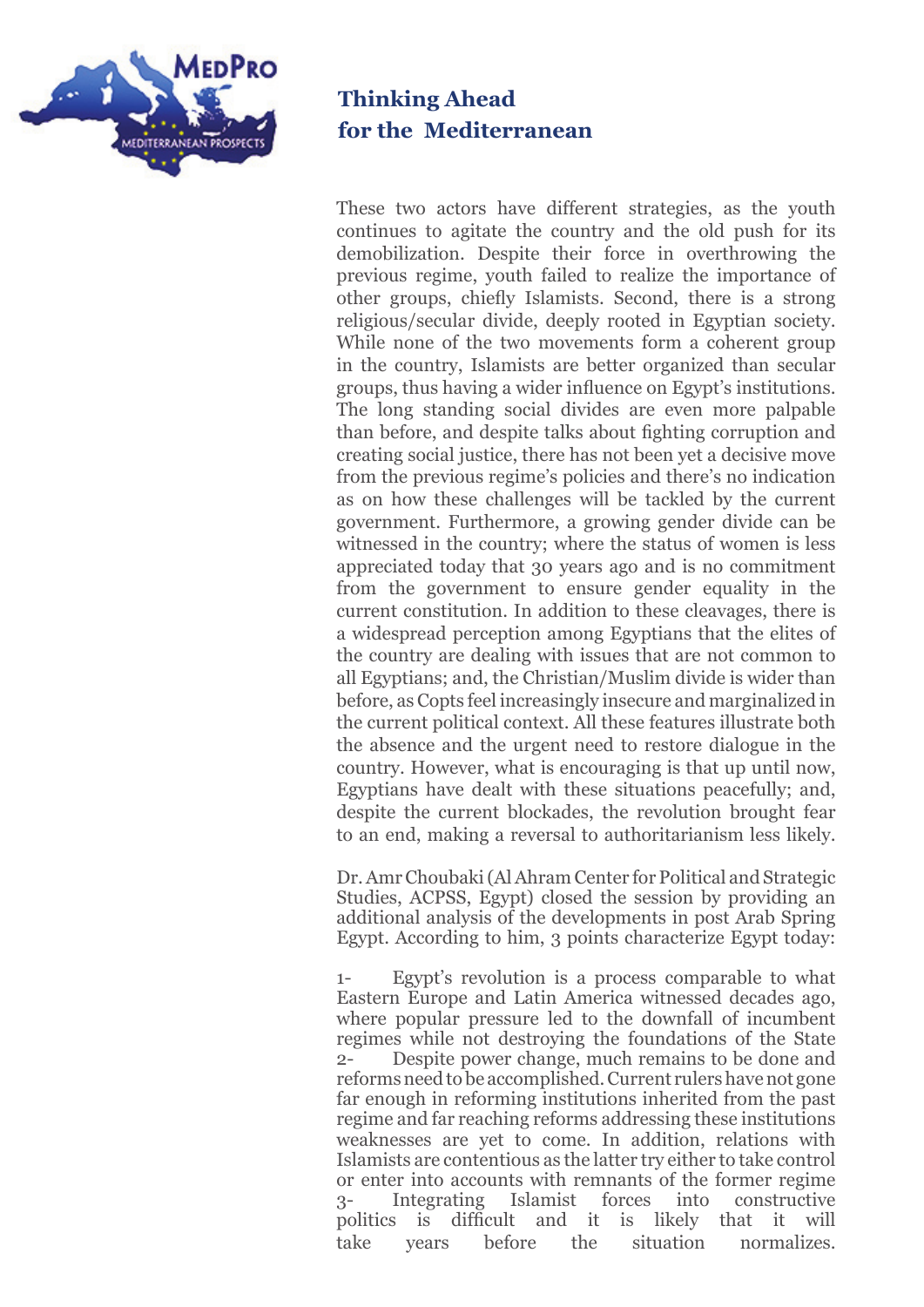

**SESSION3: Demography, Human Capital, Inequality and Migration: Final Scenarios, Policy Implications and Recommendations**

## **Thinking Ahead for the Mediterranean**

Dr. George Groenewold (Netherlands Interdisciplinary Institute for Demography, NIDI, the Netherlands) presented MEDPRO's population projections of MED11 countries for the year 2030\* . According to the data and depending on the scenario, MED11 populations are projected to increase reach between 395 and 425 million people from the current 280 million. In Egypt, population will grow by 44-53 million people by 2030. In all scenarios, countries in the region will experience an important increase in the working age population, urging governments to design policies conducing to the absorption of these important categories by the labor market. While the population growth allows for a potentially important "demographic dividend", at the same time, population growth might exert important pressures on MED11 societies through the increase in the number of children and elderly, rendering labor policies all the more important for the region. In particular, Euro-Mediterranean cooperation can decisively contribute to better outcomes notably through the creation of migration schemes, since it will experience a decline in total population that will exacerbate the need for particular skills available in the region.

Prof. Alia El Mahdi (Faculty of Economics and Political Sciences of the Cairo University, FEPS, Egypt) presented the research under WP7 devoted to the analysis of human capital, inequality, female labor force participation and migration. In the field of education\*\*, past reforms in the region have been quantitative in nature, and government efforts have concentrated in increasing gross enrollment rates in primary in order to ensure the twin objective of increasing literacy rates among younger cohorts and close the gender gap in access to school. Today, these objectives have been widely attained, but the past focus on education "quantity" has resulted in a situation where the skills mismatch is important and leads to high unemployment, especially among youth. Consequently, and as working age population is set to increase in the coming decades, future education reforms need to be qualitative in nature and rather focus on enhancing teaching curricula\*\*\*.

human-capital-southern-mediterranean

<sup>\*</sup> MEDPRO Population scenarios can be downloaded here : http://www.medproforesight.eu/publication/population-scenarios-south-mediterranean-countries-2010-2050

<sup>\*\*</sup> MEDPRO Report on Education and Social protection can be accessed here : http:// www.medpro-foresight.eu/publication/education-and-social-protection-systemssouthern-and-eastern-mediterranean-countries

<sup>\*\*\*</sup>For an analysis of returns to education in the Southern and Eastern Mediterranean, see : http://www.medpro-foresight.eu/publication/measuring-returns-education-and-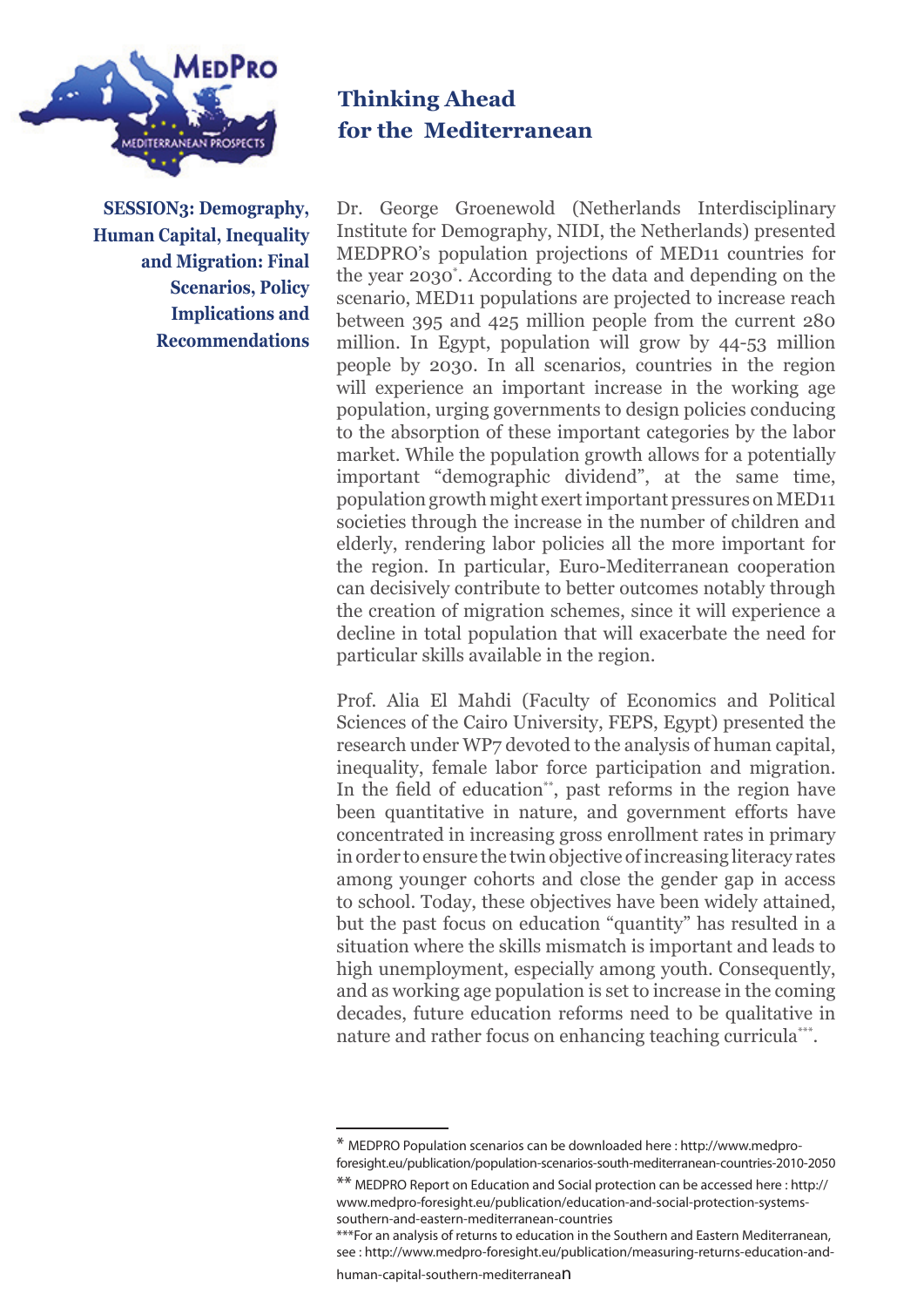

The importance of education is further underlined when analyzing the region's patterns of inequality, as education level is found to be the most important determinant of income inequality\* . Despite the important levels of inequality in the MED11 and their stagnation since the 1990s, the region appears nevertheless to be more egalitarian than other parts of the world such as Latin America. Of particular importance in the region is the question of subsidies: largely used as a means to contain social instability, research proves they benefit mostly to high income households while exerting important pressures on public finances that further constrain governments in designing effective policies to address the roots of inequality. The results of the prospective analysis show that under an optimistic scenario where GDP growth is positive and average consumption growth is of 2%, the middle-class is expected to shrink in the region; while under the pessimistic scenario, high income individuals concentrate growth benefits. As a consequence of these trends, governments will have to concentrate on creating pro-poor policies in the region while giving a particular attention to education quality and employment.

The research has also provided evidence on the existence of a U-shaped relationship between female labor force participation (FLP) and economic growth\*\*. This implies that as GDP rises, first, women exit the labor market, until a threshold beyond which their participation increases. In comparison with other developing and developed countries, it appears that region-specific factors exert an important influence on female labor force participation in the MED11. Estimates for Egypt show that a lower FLP would lead to a loss of 0.20%GDP by 2030; whereas a higher rate would drive GDP up by 1.1% per annum until 2030.

In the area of migration, EU's strategy towards is embedded in its "Global Approach to Migration" which objective is to formulate a set of short and long policies addressing all aspects of migration: economic matters, social affairs and security issues to name a few.

<sup>\*</sup> The Technical Report on Inequality in the Southern and Eastern Mediterranean can be found here : http://www.medpro-foresight.eu/publication/inequality-southernmediterranean-survey-selected-countries

<sup>\*\*</sup> The Technical Report can be accessed here : www.medpro-foresight.eu/publication/ female-labour-force-participation-and-economic-development-southern-mediterraneancountr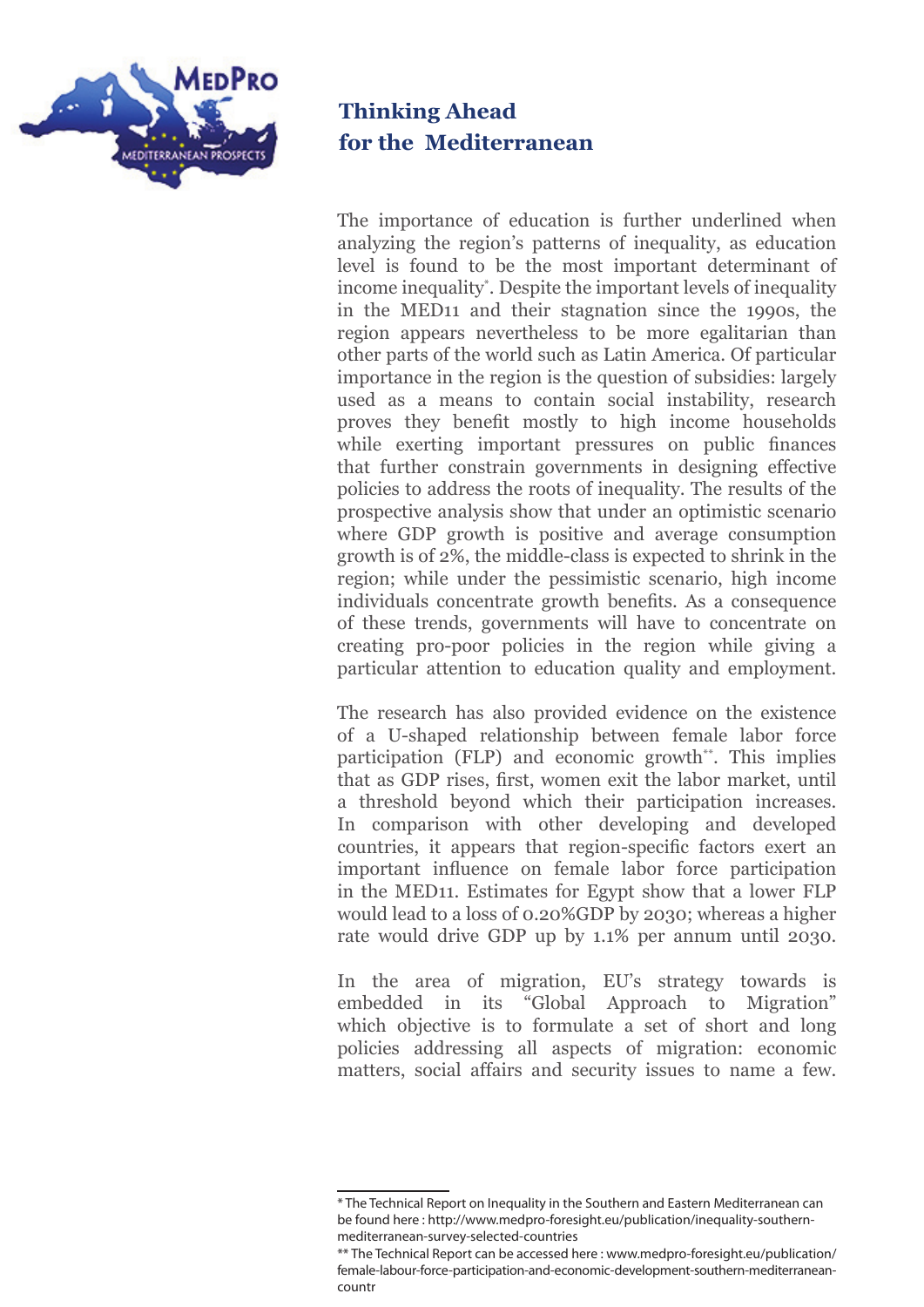

In its approach to the MED11, the EU has resorted to a securitization of migration issues which has resulted in a deterioration of governance standards in the region in favor of incumbent regimes' stability. With the advent of the European External Action Service (EEAS) EU's institutional setting needs to be rebalanced in order to loosen the migrationsecurity nexus by ensuring more representativeness of EEAS officials in the decision making processes and design migration schemes likely to fulfill skills needed in the EU while alleviating pressures on MED11 labor markets\* .

Prof. Maged Osman (Egyptian Center for Public Opinion and Research, Baseera, Egypt) called on taking into account the potential impact of transitions on the region's demography, in particular in the case of countries where Islamist governments are in power. As for migration, the trend in EU's population decline coupled to the importance of some MED11 countries' natives in the continent foresees an increasingly multicultural environment, which in turn asks the question of future migrants originating from the region integration. In addition, if it is true that the EU will need more immigration to cope with population decline, it remains to be seen first whether the skills offered by MED11 natives will match those needed in EU economies, and how their geographical distribution will match with deeply rooted patterns of Euro-Mediterranean migration.

Dr. Marek Dabrowski (Center for Social and Economic Research, CASE, Poland) opened the session by recalling some salient facts about MED11 economic performance over the last decades. With the exception of Israel, all MED11 countries are upper and middle income countries; throughout the 1980s their economic performance has been disappointing but it slowly improved during the 1990s and growth rates picked up by the turning of the century. The region's economic performance has varied greatly depending on the countries and the period considered which gave rise to a number of social challenges. MEDPRO research has showed that the region's drivers of growth are to be found in a stable macroeconomic framework and containing inflation; a stable fiscal policy; and trade openness<sup>\*\*</sup>. running fiscal deficits endangering macroeconomic stability.

**SESSION4: Economic Integration, Trade, Foreign Direct investment (FDI) and Finance: Final Scenarios, Policy Implications and Recommendations**

<sup>\*</sup> For the Technical Report on EU's Migration Policy after the Arab Spring, see : http:// www.medpro-foresight.eu/publication/eu-migration-policy-wake-arab-spring-whatprospects-eu-southern-mediterranean-relations

<sup>\*\*</sup> For an analysis of the determinants of growth and macroeconomic stability, see : http://www.medpro-foresight.eu/publication/determinants-growth-and-inflationsouthern-mediterranean-countries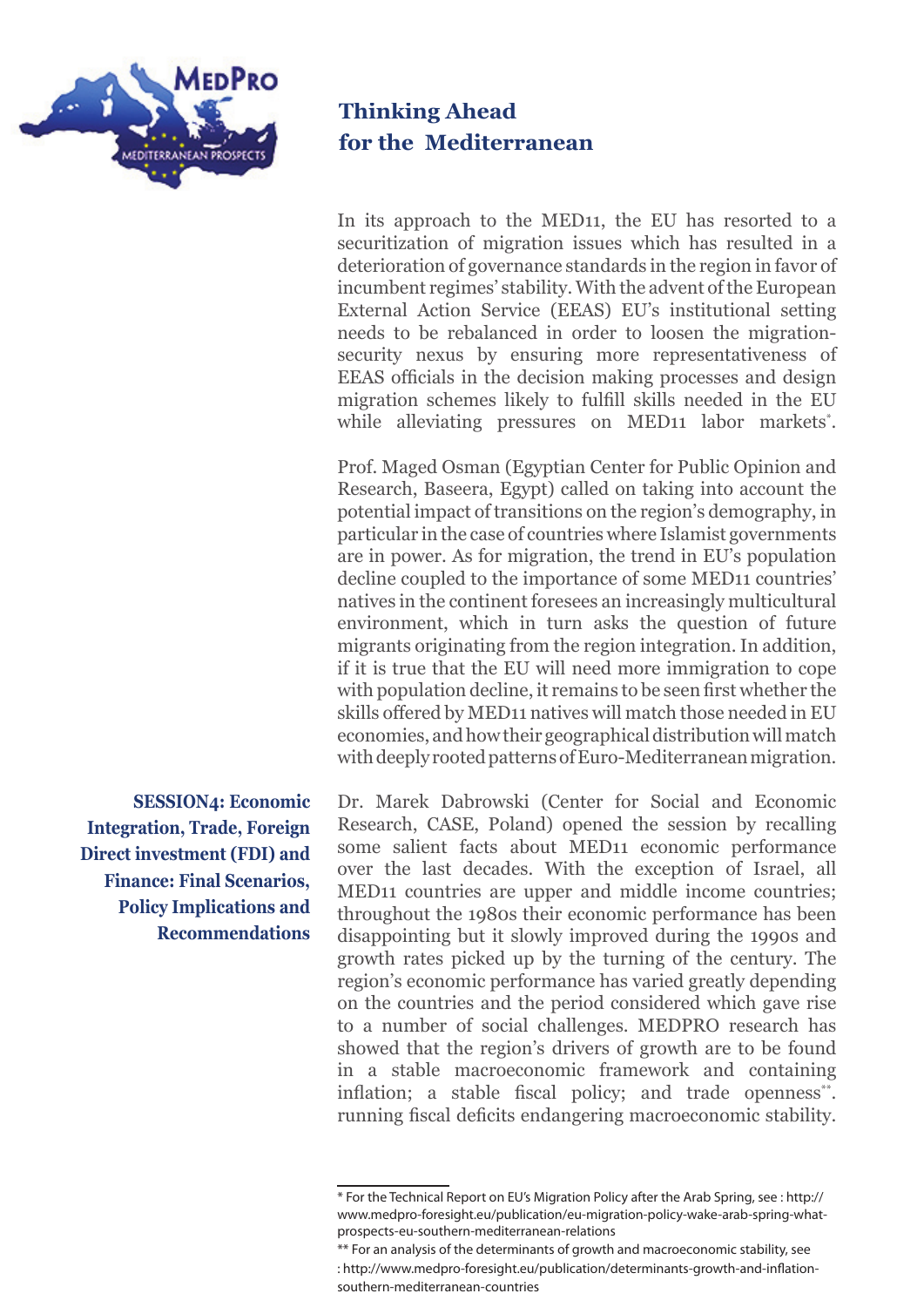

As regards trade openness, there is scope for significant improvement as the region is one of the world's less integrated despite the number of free trade agreements (FTAs) it concluded. In as far as the impact of the international financial crisis is concerned, the region's lack of commercial and financial integration acted as a buffer, isolating countries from negative spillover effects. However, the Arab Spring has an important cost on the region's economies as witnessed by the decreases in international reserves and the growing risks of currency devaluation. Recommendations for macroeconomic policies revolve around the need to reform the current subsidies' schemes, as they exert an excessive pressure on countries' fiscal balances; increase openness and attract more FDI inflows; and, reserve current employment policies based on increasing public sector employment. A notable effort also needs to be done by the region's governments to reach a stable and transparent business environment through the adoption and implementation of sound legislative frameworks. This latter point will be key for much needed infrastructure investment as MED11 countries show a general deficit in infrastructure that translates into lower rates of economic growth.

Prof. Ahmed Farouk Ghoneim (FEPS, Egypt) followed the discussion by delving into MED11 countries trade policies, focusing particularly on Non Tariff Measures (NTMs) and shallow vs. deep integration\* . Consistently with their integration in world trade, MED11 economies have lowered their tariffs, but the recourse to NTMs remains very high, particularly in countries like Algeria and Jordan which exerts a negative impact on trade flows in the region: the elimination of NTMs could lead to an increase in imports from the EU up to 60% from their current levels. As a roadmap for a better commercial performance, MED11 countries should achieve integration between themselves, and remove selectively NTMs after performing a cost benefit analysis. Indeed, NTMs such as Sanitary and Phitosanitary Standards (SPS) are suitable for public health concerns, but others such as pre-shipment inspections might in turn exert a distortive effect on trade. Another important point relates to the use of standards and technical barriers to trade (TBT): while their use might by beneficial for a country's companies since it allows them to enter foreign markets, they can be detrimental in the absence of mutual recognition agreements (MRA) between trading partners. Concluding such MRAs in the MED11 appears hence to be an important means to facilitate trade and deeper integration in the region. Finally, a particular attention should be given to logistics improvement, since the current characteristics in the region's transport exerts an important cost on trade.

<sup>\*</sup> For the analysis of shallow and deep integration in the region, see : http://www. medpro-foresight.eu/publication/shallow-vs-deep-integration-southern-mediterraneanscenarios-region-2030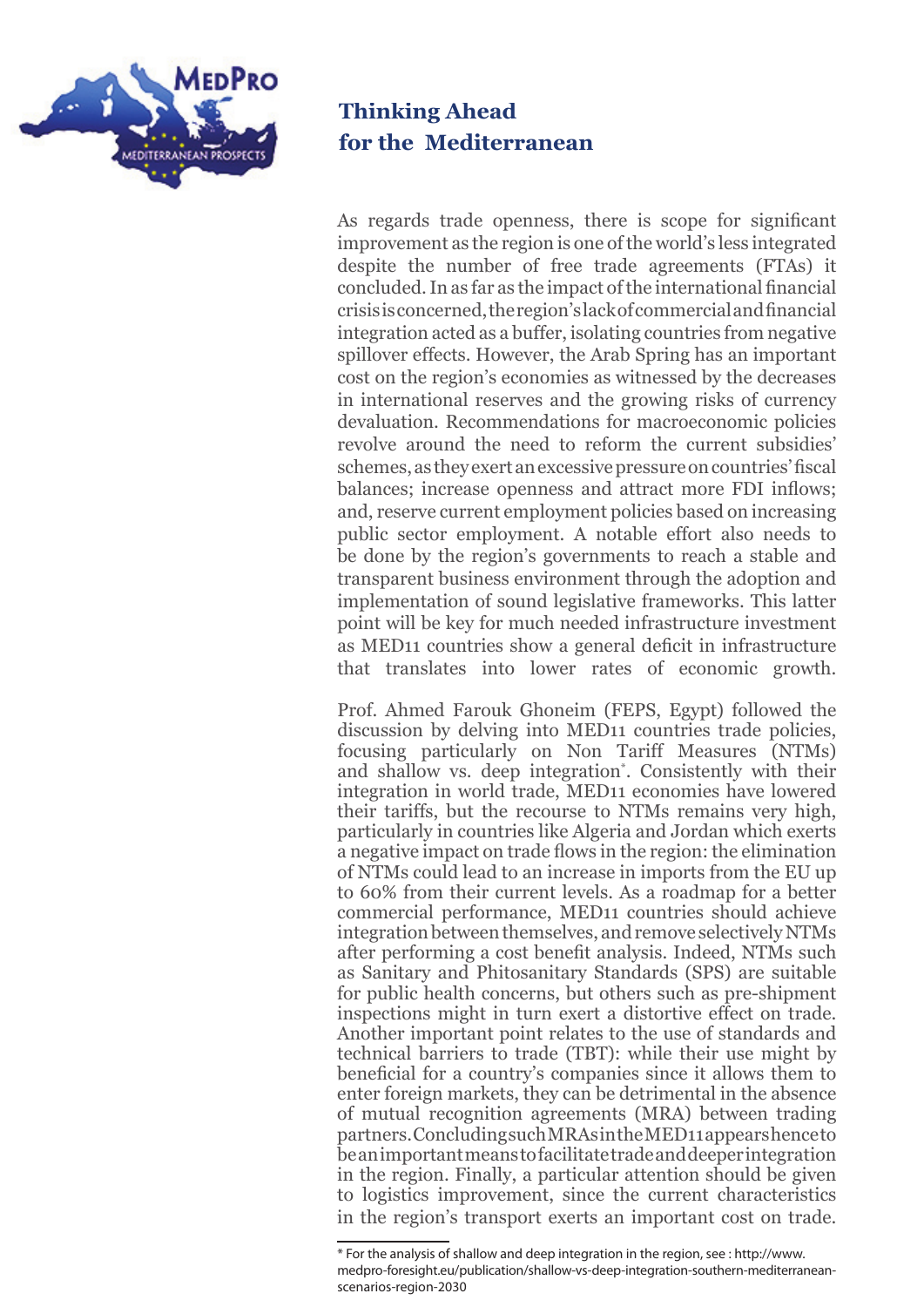

Dr. Bassam Kamar (International University of Monaco, Monaco) highlighted that the research on macroeconomics did not take into account the dynamics of debt, as this is a growing concern in the aftermath of the Arab Spring. In the case of Egypt, after the revolution, debt increased, interest rates on government paper reach at 16% in January 2013) which calls for a careful assessment of debt sustainability. He also remarked that the research did not take into account the need for creating an inclusive growth pattern: over the last years, Egypt GDP grew at a rate of 5-6% yearly but it did little in improving the country's socioeconomic situation, leading to the revolution. As far as trade is concerned, Dr. Kamar called on performing a welfare analysis on the winners and losers of NTMs removal: indeed, as the research suggests that imports from the EU could increase up to 60% in the region, MED11 trade balance could worsen. He also underlined the fact that Association Agreements were less profitable to MED11 countries than the EU due to the "hub and spoke" effect, whereby a bigger commercial partner concludes several FTAs with smaller countries and uses his own market as a gateway to foreign markets, leading to trade diversion and a likelihood of lower FDI inflows to smaller partners. From a political point of view, the Barcelona Process of 1995 sought to create an area of peace, but the FTA is yet to come and no peace has materialized, casting doubts on the direction of future EU policies toward the Southern Mediterranean.

**SESSION5:Energy: Final Scenarios; Policy Implications and Recommendations**

In the view of Dr. Manfred Hafner (Fondazione Eni Enrico Mattei, FEEM, Italy) Euro-Mediterranean cooperation strategy has been a success story: the exports of hydrocarbons from North Africa and the investment of EU companies in the region created many interdependencies, that cannot be reversed. On the contrary, these can be further developed as the region remains still underexplored and the likelihood of discovering new oil and gas fields in the coming years is high. Besides, not only the region is rich in hydrocarbons\* , but the MED11 have a big potential in producing renewable energy sources (RES). Developing RES will be all the more important since electricity demand is exploding, and future trends point at the need to mitigate climate change while supporting population and GDP growth. The development of RES will not however crowd out gas, as it will still continue to play an important role in power generation over the coming years, as solar and wind power production develops<sup>\*\*</sup>.

<sup>\*</sup> For an outlook of hydrocarbons in the Southern and Eastern Mediterranean, refer to: http://www.medpro-foresight.eu/publication/outlook-oil-and-gas-southern-and-easternmediterranean-countries

<sup>\*\*</sup> For a detailed analysis of RES potential and power generation in the region, see : http://www.medpro-foresight.eu/publication/outlook-electricity-and-renewable-energysouthern-and-eastern-mediterranean-countries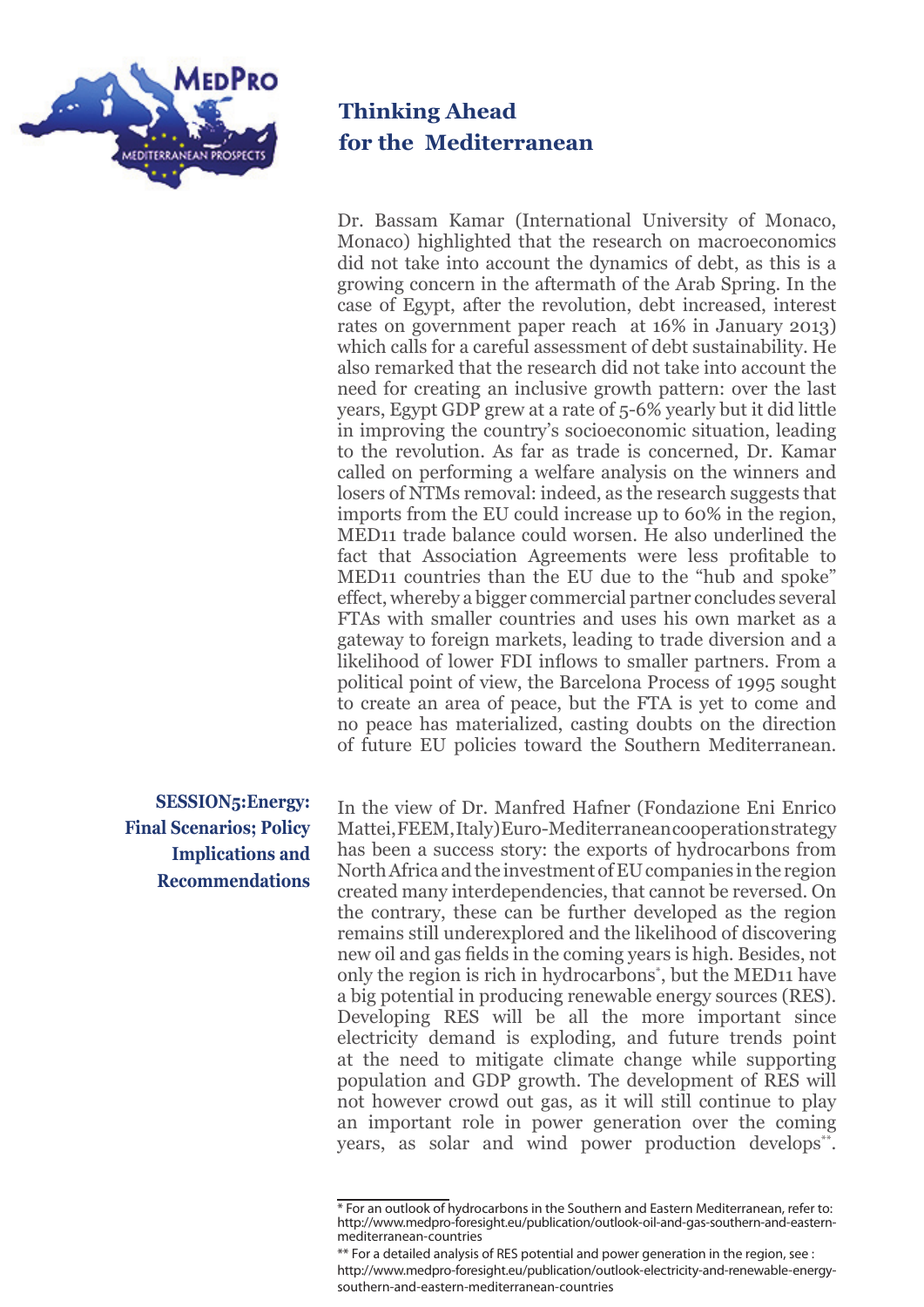

Given the environmental, economic and financial constraints at play in the region, meeting the growing electricity demand will require actions both on the demand and supply side. In this regard, clean development mechanisms as well as interconnections within the region and with the EU can be an integral part of the solutions for the MED11. Euro-Mediterranean cooperation in energy gave birth to a number of initiatives such as the Mediterranean Solar Plan and Desertec and many are being currently developed between EU Member States and individual MED11 countries. While many of these are big scale initiatives, achieving the twin objectives of mitigating climate change impacts and meeting the growing energy demand will require the promotion of small scale initiatives such as warm water applications, enforcement of energy efficiency norms in urbanization, decentralized energy etc. In addition to these initiatives, particular attention should be given to the interconnections between Southern Mediterranean Countries, the Gulf Cooperation Council (GCC) and the EU.

The EU can play a decisive role in Southern Mediterranean countries' energy systems, provided it jointly adopts and implements with Energy Ministers of the region the Euro-Mediterranean Roadmap for Energy; which revolves around 6 points:

- 1- The need for an energy transition in the region
- 2- Subsidies' reform
- 3- Energy efficiency and demand side management
- 4- RES potential
- 5- Regional interconnections and markets

6- Financing of Southern Mediterranean countries transition

In line with these recommendations, Emmanuel Bergasse (CASE) focused on the second point of the Energy Roadmap, namely; subsidies reform. Subsidies are nowadays a complex and pressing issue due to their negative impact on states' budgets; their inefficient targeting, the price distortions they create and their deleterious effect on energy efficiency and the environment. Moreover, as already pointed by MEDPRO research on inequality, subsidies are ill-targeted they prove more costly than the benefits they generate. Despite this combination of adverse consequences, countries in the region have not modified their subsidies' systems; with the exception of Jordan.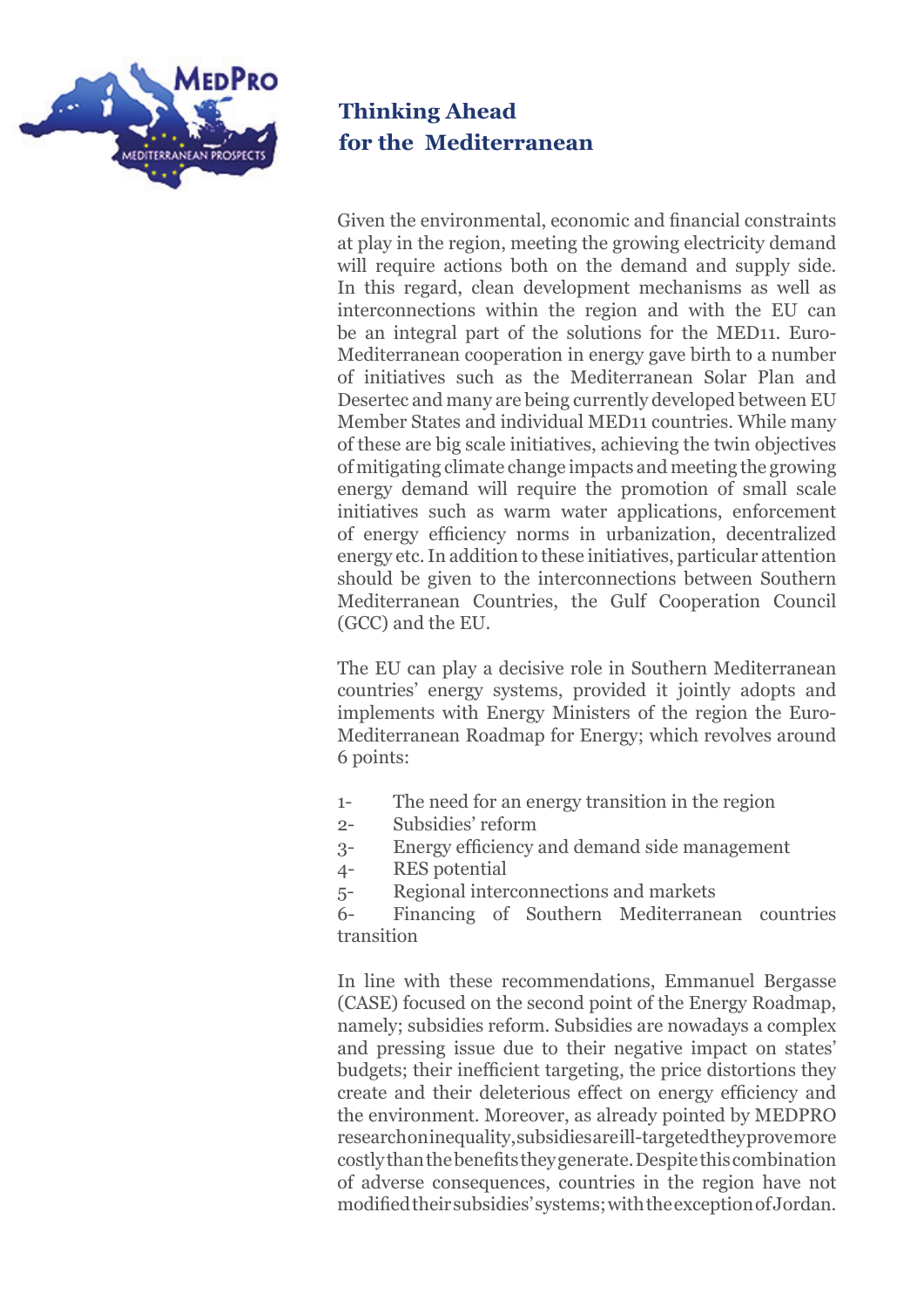

The country conducted a two-staged subsidies reform: first in 2005-2010 the country liberalized its fuel prices and implemented an automatic price adjustment mechanism. At the same time, a dedicated public agency was created and was tasked with managing the targeted support measures for poorer households. However, as an illustration of the sensitiveness of the issue, when the country moved to the second phase in 2021 in the aftermath of the Arab Spring, the move sparked riots in the county and the government was forced to reintroduce them. Reform of subsidies' systems needs to be take revolve around the following 5 aspects:

1- Create accurate statistical evidence on social, economic and energy systems

- 2- Develop a database on poor households
- 3- Create of safety nets
- 4- Develop simulation studies and surveys
- 5- A clear communication strategy

Dr. Frédéric Blanc (Forum Euro-Méditerranéen des Instituts de Sciences Economiques, FEMISE, France) further detailed the need to implement demand side management (DSM) measures in the region. Data show that while electricity consumption has increased on average 6% per year over the last decade, energy efficiency has decreased 1% per year\* . Under these trends, energy needs are expected to increase by 70% in 2030. These trends are highly unsustainable and DSM measures can help alleviate these constraints by inducing a more rational use of scarce energy resources. Moreover, the internal rate of return (IRR) of these projects is often positive and very high, rendering such measures feasible from a financial point of view. For DSM measures to succeed, they need to be accompanied by a reform of the current subsidies' framework as it currently encourages energy consumption and waste. In this regard, subsidies should be gradually phased-out in favor of DSM measures targeting households through promotion of energy efficiency in buildings; electrical appliances; heating and cooling systems, etc.

Dr. Nikos Kouvaritakis (E3M Lab, Institute for Communication and Computer Studies, National Technical University of Athens, ICCS/NTUA, Greece) exposed the quantitative evidence of energy scenarios developed under the GEM-E3 framework\*\*.

<sup>\*</sup> For a detailed analysis of energy efficiency in the Southern and Eastern Mediterranean, see : http://www.medpro-foresight.eu/publication/energy-efficiency-trends-andperspectives-southern-mediterranean

<sup>\*\*</sup> The energy supply and demand scenarios can be accessed here : http://www. medpro-foresight.eu/publication/prospects-energy-supply-and-demand-southernmediterranean-scenarios-2010%E2%80%9330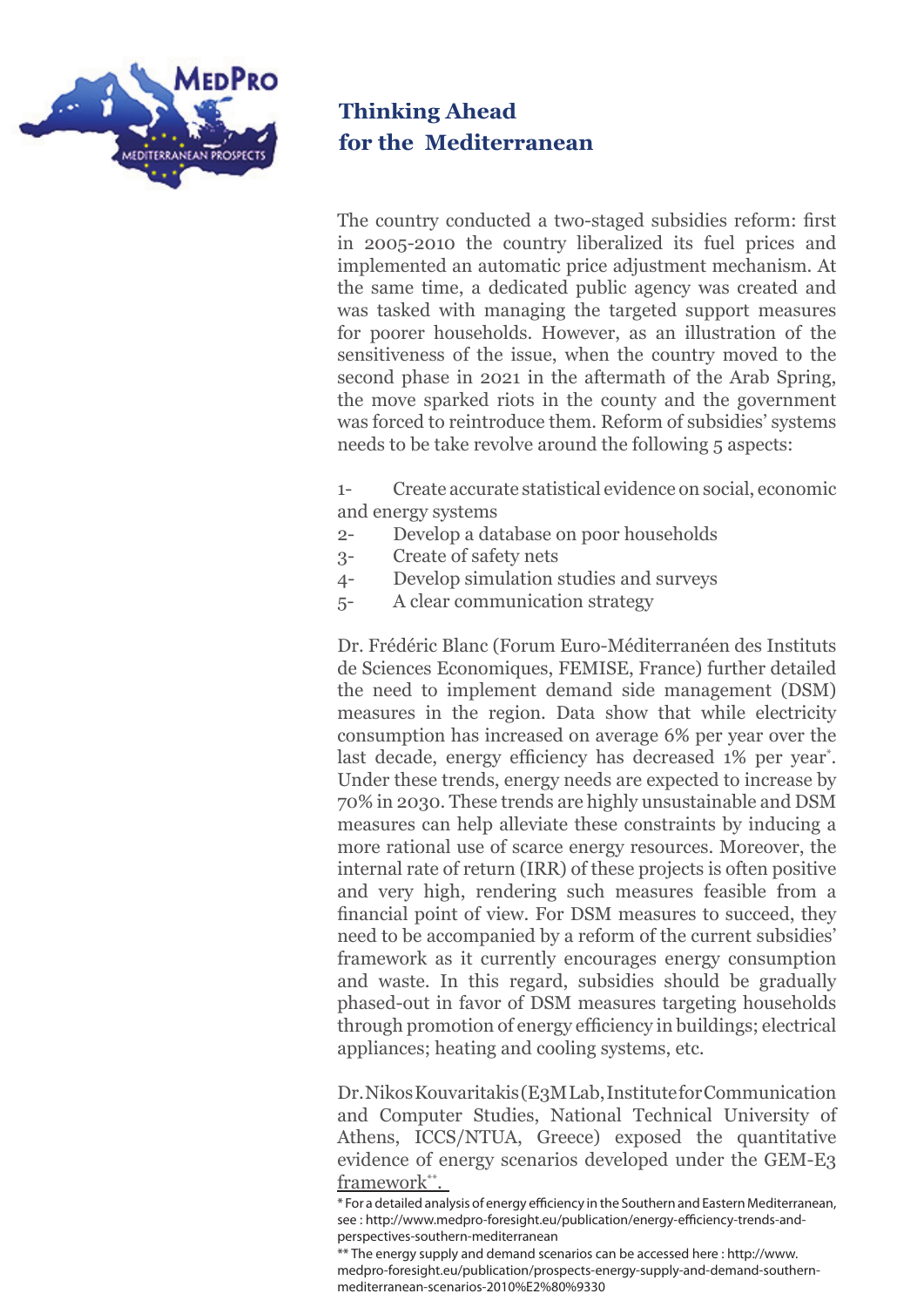

On average, the reference scenario projects that demand will grow faster that power generation capacity. The share of oil is set to decline in favor of gas. Wind energy is expected to pick up, whereas the development of solar energy will remain limited. In the case of Egypt, under the reference scenario, the country is expected to reach a peak in oil production by the year 2020 while LNG exports will pick up and will be directed mainly to neighboring countries. Under the alternative scenarios, that is, the Union and Alliance scenarios Southern and Eastern Mediterranean countries take bold steps in favor of energy efficiency and development of RES alongside the reform of subsidies and price systems. Grids are interconnected thanks to investment mostly accomplished by EU agents. Under the cooperation scenario Southern and Eastern Mediterranean countries must take bold steps and implement ambitious legislation for energy efficiency and RES development. Since in this scenario, the countries maintain strong relations with the EU, FDI increases due to gradual building of trust between the two regions, and the subsequent minor perception of risk. On the other hand, under the threats scenario and the ensuing fragmentation of the region's policy initiatives capital is expected to become scarcer, compromising the region's energy transition.

Prof. Maged Al Sherbiny (Academy for Scientific Research and Technology, ASRT, Egypt) highlighted that despite the many initiatives launched by the EU and the success of Euro-Mediterranean energy cooperation, key to the success of the EU-GCC-Mediterranean development triangle will be to convince GCC states to invest in the region's energy sector. While complimenting the research on its completeness, the discussant asked whether the MEDPRO team had taken into account the impact on labor markets of the energy transition; especially regarding the necessary infrastructure to be built. On the subject of energy efficiency, it will be crucial for governments to change people's mindset and induce them to adopt more sustainable practices. In his view, this process should start by a road map for energy efficiency targeting high income households, since they can act as drivers of social change.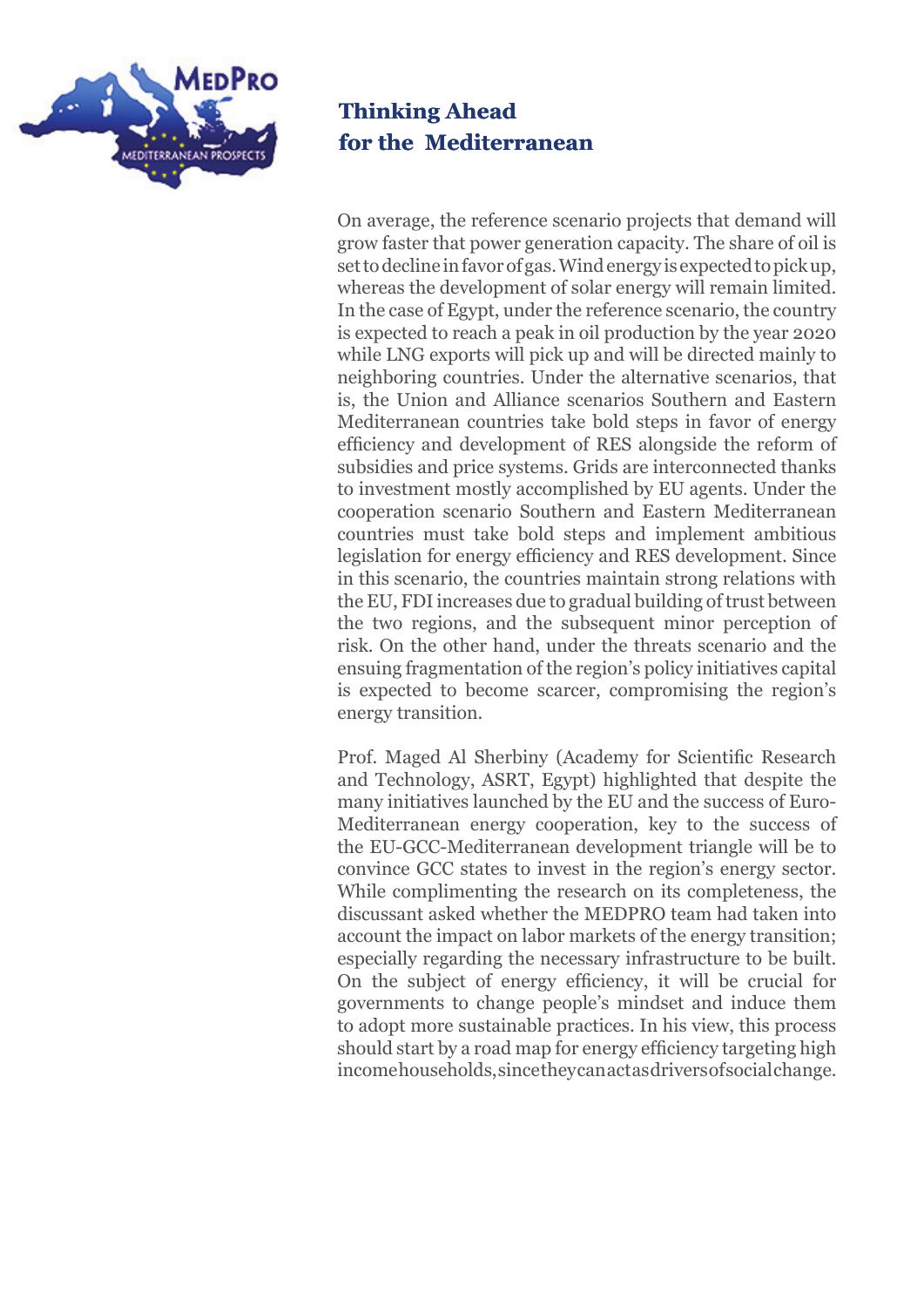

Dr. Hafez Abdel al Salmaoui (Egyptian Electric Utility and Consumer Protection Regulatory Agency, EEUCPRA, Egypt) recognized both the potential and challenges for the development of RES in Egypt. The biggest obstacle that needs to be overcome to allow for the successful development of RES lies in removing energy subsidies. To do so, the government should start by re-designing the tariff structure of energy as the country becomes a net importer. At the same time, removal of subsidies will also be critically dependent on the existence of a functioning safety net to avoid economic and political problems. As for investment, the current frameworks need to be modified in order to facilitate the involvement of investment through the development of guarantees and other risk sharing mechanisms to eventually move from a development assistance view to a merchant perception of investments in the region. Energy efficiency targets and DSM measures are in the pipeline for more than 30 years, notably through donor-financed projects, but they will never reach their full potential until investments in infrastructure materialize; and, a strong local market is created for RES.

**SESSION6:Natural Resources and Environment: Final Scenarios, Policy Implications and Recommendations**

Dr. Francesco Bosello (FEEM, Italy) recalled the objectives this strand of MEDPRO's research is to analyze and evaluate the criticalities connected to the management of (selected) environmental and natural resources in MED11 countries, their impact on long-term economic growth and sustainable development in the region. To do so the research focused on the following 5 tasks:

1. Assessing potential impacts of climate change on agricultural activity (yelds) trough crops water requirements 2. Assessing social economic and environmental factors

determining water uses in MED11 countries now and in perspective.

3. Assessment of the role of ecosystem/biodiversity in determining tourism attractiveness in coastal areas and possible evolution in the presence of climate change

4. Providing an overall economic assessment of these aspects through computable general equilibrium modelling

5. Offering a methodoogical,/theorethical framework to discuss adaptation strategies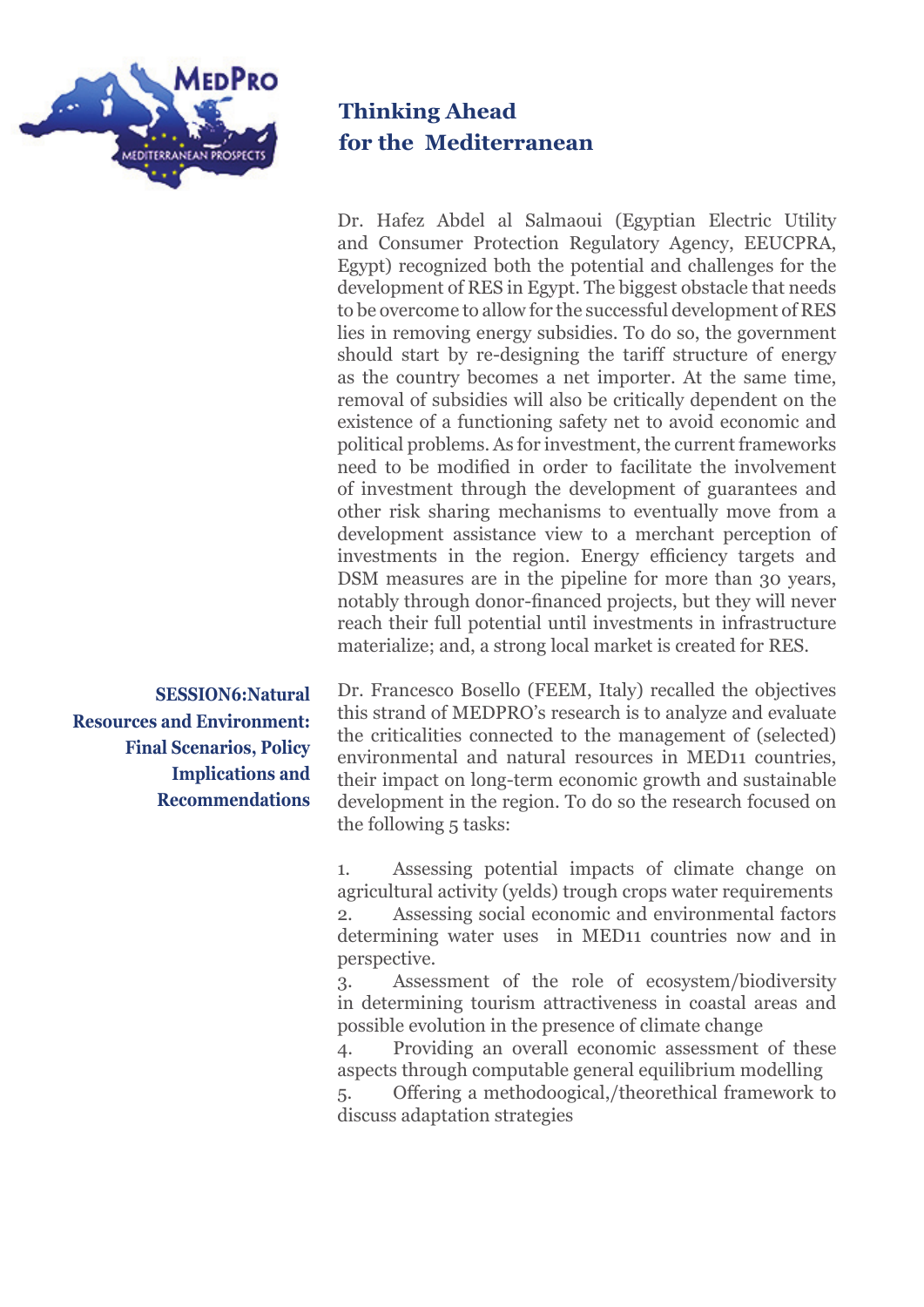

The research on agriculture starts from the observation that climate change impacts in the Mediterranean basin will be particularly pronounced, especially as regards precipitations, which are expected to decrease dramatically in the area, threatening agricultural activities and calling for an assessment of climate impact and possible adaptation strategies. The results of the analysis show that crop yields could decrease dramatically due to the new weather conditions: in some countries by more than 15%. Avoiding the drawbacks of these new climatic and agricultural conditions requires both demand side and supply side measures. On the one hand, governments should promote research to develop a better understanding of the issues at stake; provide incentives for high efficiency irrigation systems; set up capacity building programs for specifically designed institutions or water use and management; while promoting new modes of life aimed at water saving. On the supply side, nor only new infrastructures such as dams and canals need to be built, but older ones need to be modernized, while new and unconventional sources of water need to be explored.

Water resources management will be all the more important as demand will increase in the future calling for an integrated vision for water and agricultural policies in the Southern and Eastern Mediterranean. Technical and agronomic considerations need to be coupled with economic, social, and institutional factors to design and implement sound and efficient policies. In a future of sustainable Euro-Mediterranean relations (Union and Alliance scenarios), large GDP growth, population expansion and trade development, can result in more water being demanded; but policies that support structural change, technological improvement and better governance, will counterbalance this trend, reduce overall water consumption and conserve renewable water resources. Under these two scenarios, policies that mitigate the large water consuming trends of the past and policies directed to the support of irrigated crop production need to complement irrigation expansion with improvements in the efficiency of water management practices.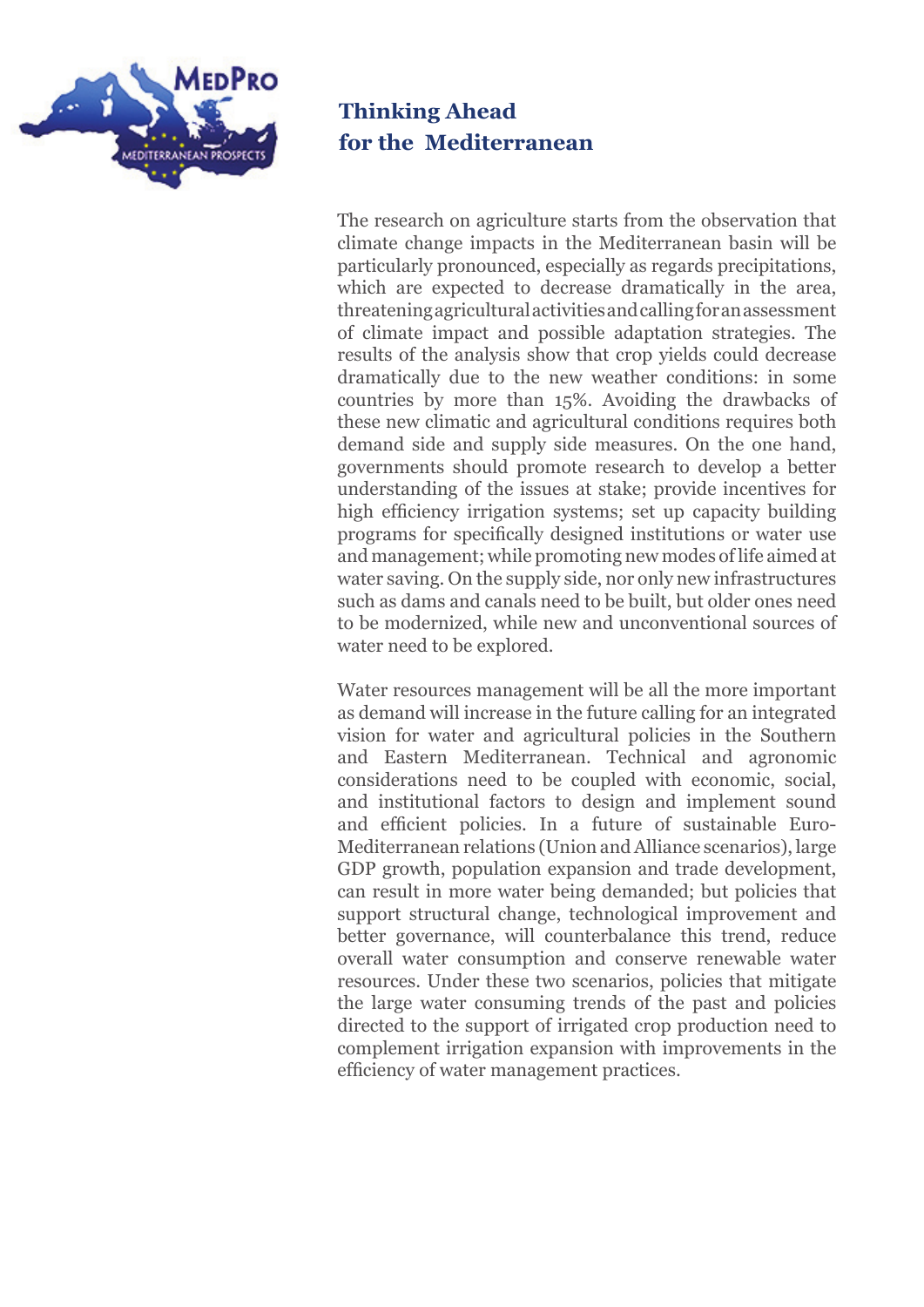

With regards to the region's touristic attractivenness, the econometric analyses found that biodivzersity is an important determinant of tourist arrivals in the region; and hence, losses in biodiversity can imply non negligible costs for the tourist industry. Due to the importance of tourism in Southern and Eastern Mediterranean economies and its contribution to employment and foreign currency earnings, the region's tourism policy could focus on preserving natural resources, instead of focusing on price control measures. Indeed, ecosystems' preservation seems a particularly cost effective adaptation strategy: in Turkey, Tunisia, Morocco and in the rest of the region, aggregate, economic gains stemming from the avoided decrease in tourism demand alone are sufficient to justify full preservation (obviously ecosystem protection should not be decided only to make tourists happier). However full preservation (moving from the BaU to the Union scenario) would require an effort from 6 to 20 times higher on average than that of the reference scenario. Such a resource reallocation can be problematic and would be facilitated by an enhanced international cooperation and financial support. Nonetheless this may be challenging in countries like Egypt, Morocco and Tunisia which are already largely dependent upon foreign support to finance conservation expenditure.

Prof. Ismail Abdel Galil (former member of the Desertec Research Center) highlighted that water conditions are increasingly difficult in Egypt where demographic pressure and urbanization growth played a significant role in water resources degradation. The situation is currently such that unless policymakers implement bold steps and measures to alleviate these pressures, the country will experience severe water shortages. The basis for designing such policies lies in state of the art data and information systems, but according to the discussant, these are currently highly politicized and do not allow for objective analysis while preventing from identifying the underlying challenges for the country. Not only data available are not reliable, but also the past economic reforms of the country did not take into account environmental pressures, based on a development view according to which environment is a luxury good. A related consequence of the past reforms lies in the fact that agricultural policies did not consider the adaptation capacity of farmer, leading to inefficient practices and exacerbating the gap between water demand and supply.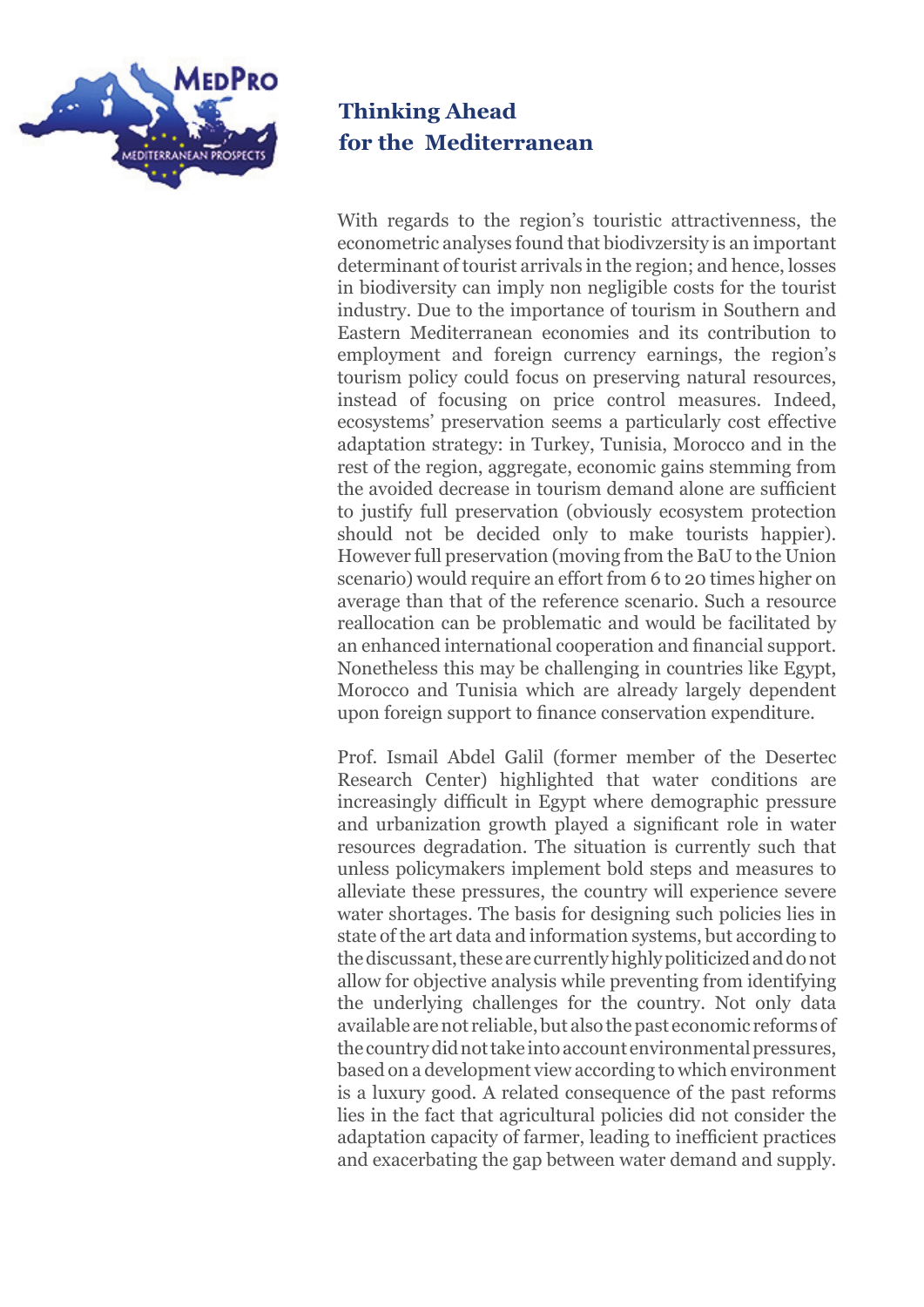

**SESSION7 : Macroeconomic and EU-MED Cooperation: Final Scenarios, Policy Implications and Recommendations**

#### **Thinking Ahead for the Mediterranean**

Overcoming these challenges is however not impossible, provided there exists political will. As a starting point, new policies should start curbing the transformation of agricultural lands into urban lands since such practices entail important losses in biodiversity and soil erosion. In economic terms environmental mismanagement has cost Egypt a total of 45\$ bn already; and as of 2012, 70% of the country's natural habitat had been destroyed. Turning to the future, as socioeconomic needs evolve, environmental management should not be reactive but preventive in order to anticipate changing socioeconomic needs and adapt to them at the fastest pace possible.

Dr. Nikos Kouvaritakis (E3M Lab, ICCS/NTUA, Greece) explained the methodology behind MEDPRO's scenario building exercise and the integration of the Sessa framework into the GEM-E3 model. The GEM-E3 is a general equilibrium model covering 20 types of activities and 90 countries/ regions. It is based on the assumptions of an optimizing representative agent, which entails that a change in its behavior will influence the outcome of the model. From a methodological standpoint, first, researchers have computed the reference scenario (i.e. the BAU) and then the alternative scenarios (Union, Alliance and Threats) based on assumptions regarding governance, interest rates, investment etc. Finally, the outcomes of each scenario were compared. It is important to note that the model assumes a constant current account balance across different scenarios; as this avoids the illusions of a spurious prosperity. Within the model, the drivers of growth are investment in human capital and infrastructure (transport, water, electricity); trade liberalization (tariffs and NTMs; geopolitical stability and demographic changes (labor force participation, labor mobility). For each scenario, among others, the following assumptions were made:

Union: investment financed partly by official development assistance (ODA), partly by national resources through a consumption tax. Investment in infrastructure raises productivity through a multiplier effect. In this scenario, sovereign risk is adjusted for governance improvement resulting from the increase in Euro-Mediterranean cooperation

• Threats: degradation of the capital stock depending on the country considered, and conflicts lead to an increase in government spending in the defense sector.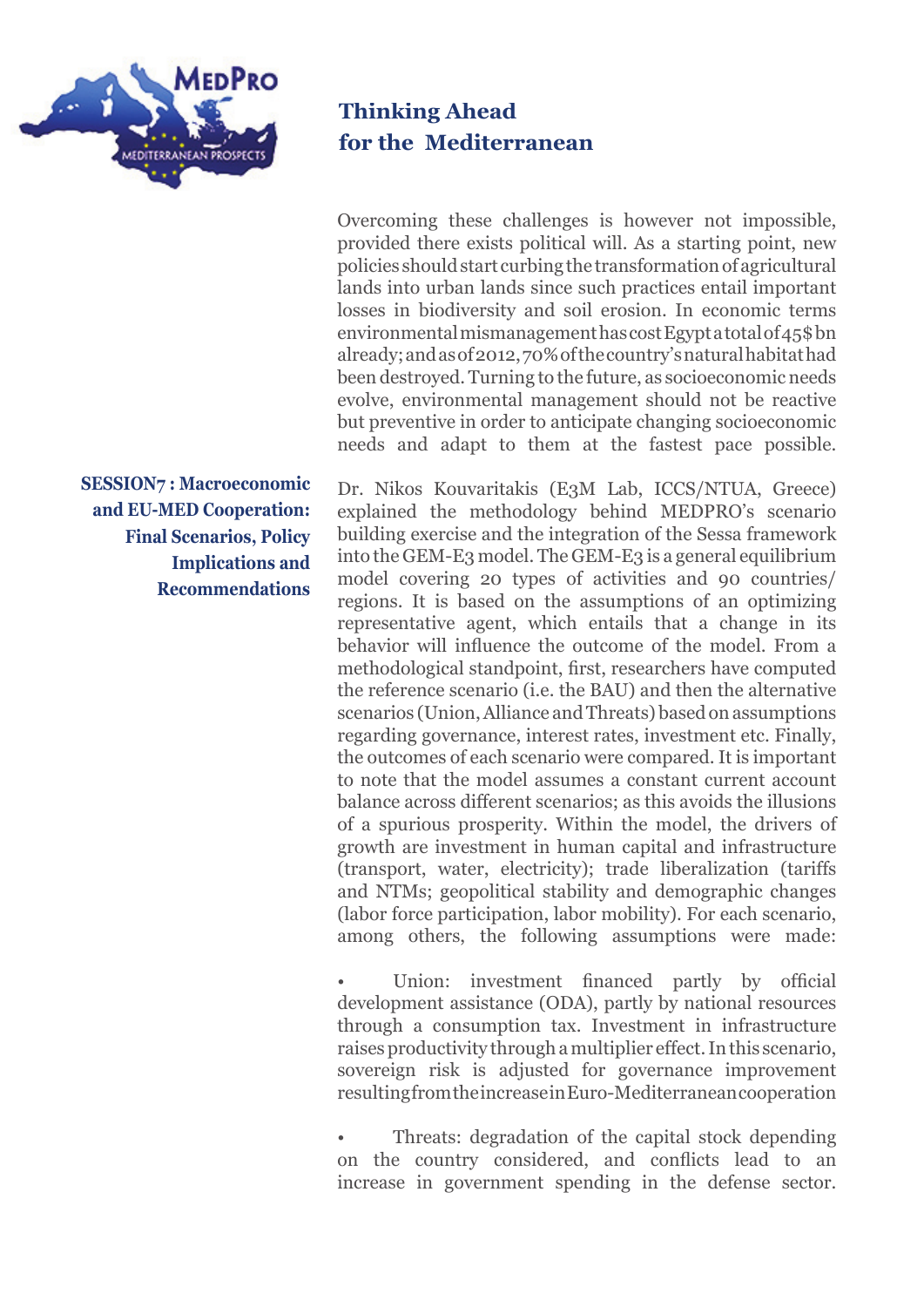

The GEM-E3 framework also embodies the demographic projections developed for MEDPRO as well as labor force participation. The net effect of population increases and FLP is ambiguous because in the Union and Alliances scenarios there's a simultaneous increase in FLP and labor mobility and both are similar in terms of growth. Growth assumptions are derived from WP5 research: GDP per capita increases at historic rates but the rate of growth is insufficient to catch up with other regions.

In all cases, results show that benefits from investment in infrastructure are more important than benefits from trade liberalization. As regards sector activities, most benefits occur in sectors producing investment goods such as construction goods and services.

The general result of the scenario analysis is that both the Alliance and Union scenarios increase welfare, provided investment in infrastructure and human capital takes place. However, from the perspective of activity in the Southern and Eastern Mediterranean, the Union scenario is preferable for both parties.

Nermin Abulata (National Country Coordinator for the EUroMed Charter for Industrial Enterprises, Egypt) personally expressed her preference for an Alliance scenario that would eventually lead to the Union, while ruling out the BAU for its un-sustainability. To contrast with the long term prospective framework, she provided details on short term measures envisaged by the Egyptian government to cope with the current economic turmoil and focused later on the role of micro, small and medium sized enterprises in the country's economy. Six series of measures have been adopted to cope with the current turmoil:

1. Creation of a ministerial task force to streamline legislation

2. Facilitation of access to finance

3. Creation of a ministerial task force to improve training, competitiveness and skills matching

4. Support for trade liberalization, market access and to value chains

- 5. Develop public/private consultations
- 6. Improve governance and transparency